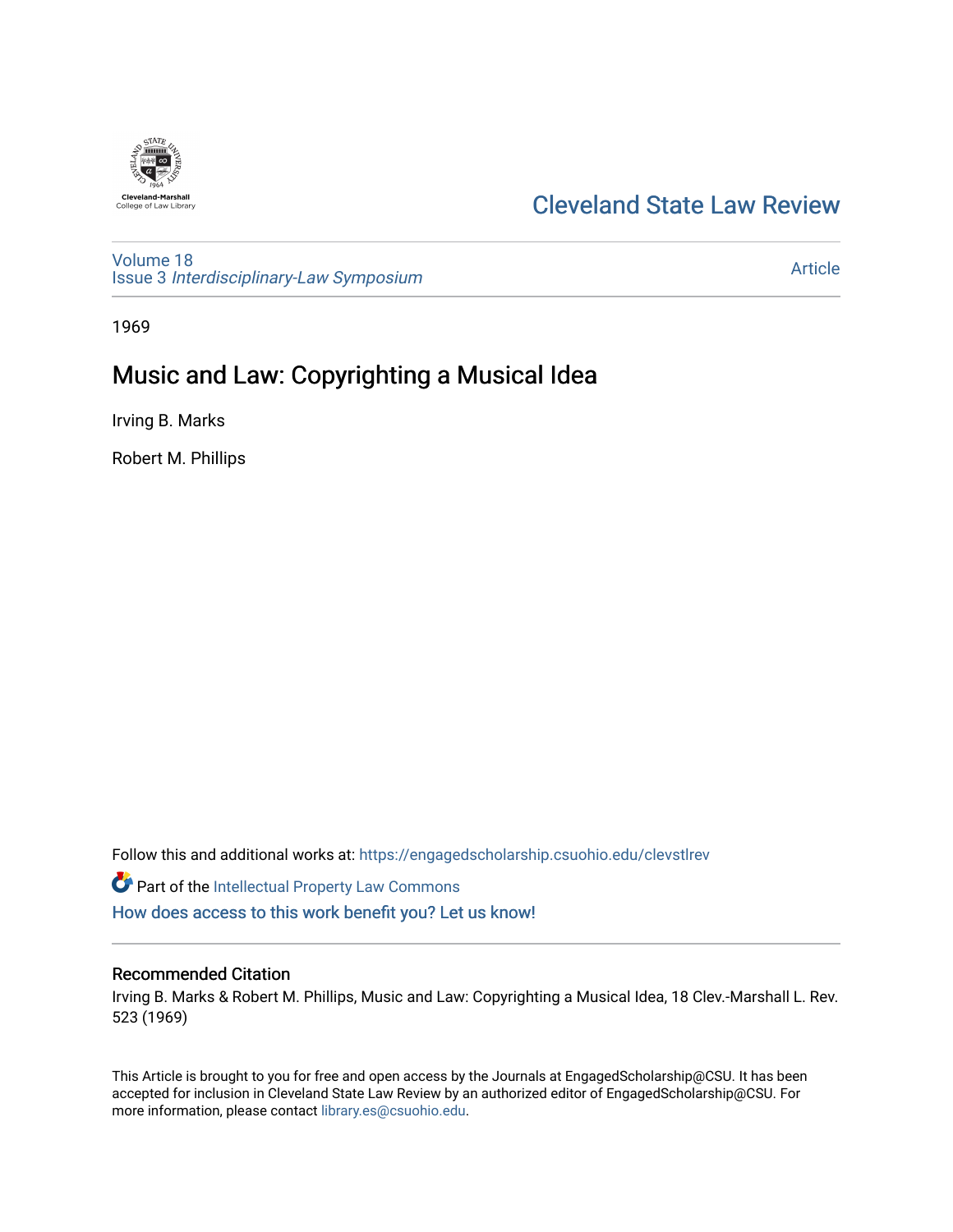### *Music and Law: Copyrighting a Musical Idea*

### *Irving* **B. Marks\*** *and Robert* **M.** *Phillips\*\**

W/HEN COMPARED TO OTHER ASPECTS of jurisprudence, the laws of copyright in general, and of musical copyright in particular, are relatively new and still floundering in the quagmire of evolution. As early as **550** B.C., poets and musicians (the terms were for all practical purposes synonymous in those  $\text{days}^1$  recognized some gain for their labors in composing, writing, and performing.<sup>2</sup> In fact, one of the first of this breed was Simonides of Ceos (556-448 B.C.), the poet laureate of his day, who frankly avowed that his purpose in writing was to be recompensed in gold.3 However, it was not until much later that any thought was given as to whether the songs or poems were the performer's own, or whether he had simply gathered up bits and pieces from other tunes and odes, put them together, and passed them off in performance as his original work.

Probably the first such distinction as to originality in this area came about when Ptolemy Evergetes, who ruled **Egypt** around **195** B.C., held competitions for original works and songs, and awarded prizes to those whose pieces were considered the best.<sup>4</sup> During the course of one of such competitions, Aristophanes, one of seven judges, selected an unpopular winner because he was the only one with an original composition. **All** the others had borrowed, at least in part, some of their compositions from other writers, and they were condemned as plagiarists **by** him.5 But as to our present day concept of copyright, many consider the direct ancestor to be the Roman Law, and in particular the law of the period of Gaius **(110-180 A.D.).6**

At that time they wrestled with the problem of who owned a particular manuscript; the writer who had affixed his initials thereto, or the owner of the manuscript? They concluded that the owner was the one who was the lawful *possessor,* but the writer was to be compensated for his work.<sup>7</sup>

**<sup>\*</sup>** B.S., Ohio State Univ.; Third-year student at Cleveland-Marshall College of Law, Cleveland State Univ.; law clerk for the Legal Aid Society.

<sup>\*\*</sup> B.S. in Music, Indiana State Univ. (Penna.); Third-year student at Cleveland-Marshall College of Law, Cleveland State Univ.

**<sup>1</sup>** Shafter, Musical Copyright 3 (1939).

<sup>2</sup>*Ibid.* at 4.

*<sup>3</sup> Id.* at 7. For an interesting modern analogy, urging scholars to write *for money,* and showing them how to do so, see, Oleck, Research and Writing for the Profes-<br>sional Market: The Financial Aspects, 19 J. Legal Educ. (3) 325 (1967).

*<sup>4</sup> Id.* at **10.**

*<sup>5</sup> Id.*

**<sup>6</sup>** Lolinger, Evolution of the Roman Law 17 (1923).

**<sup>7</sup>** Ibid.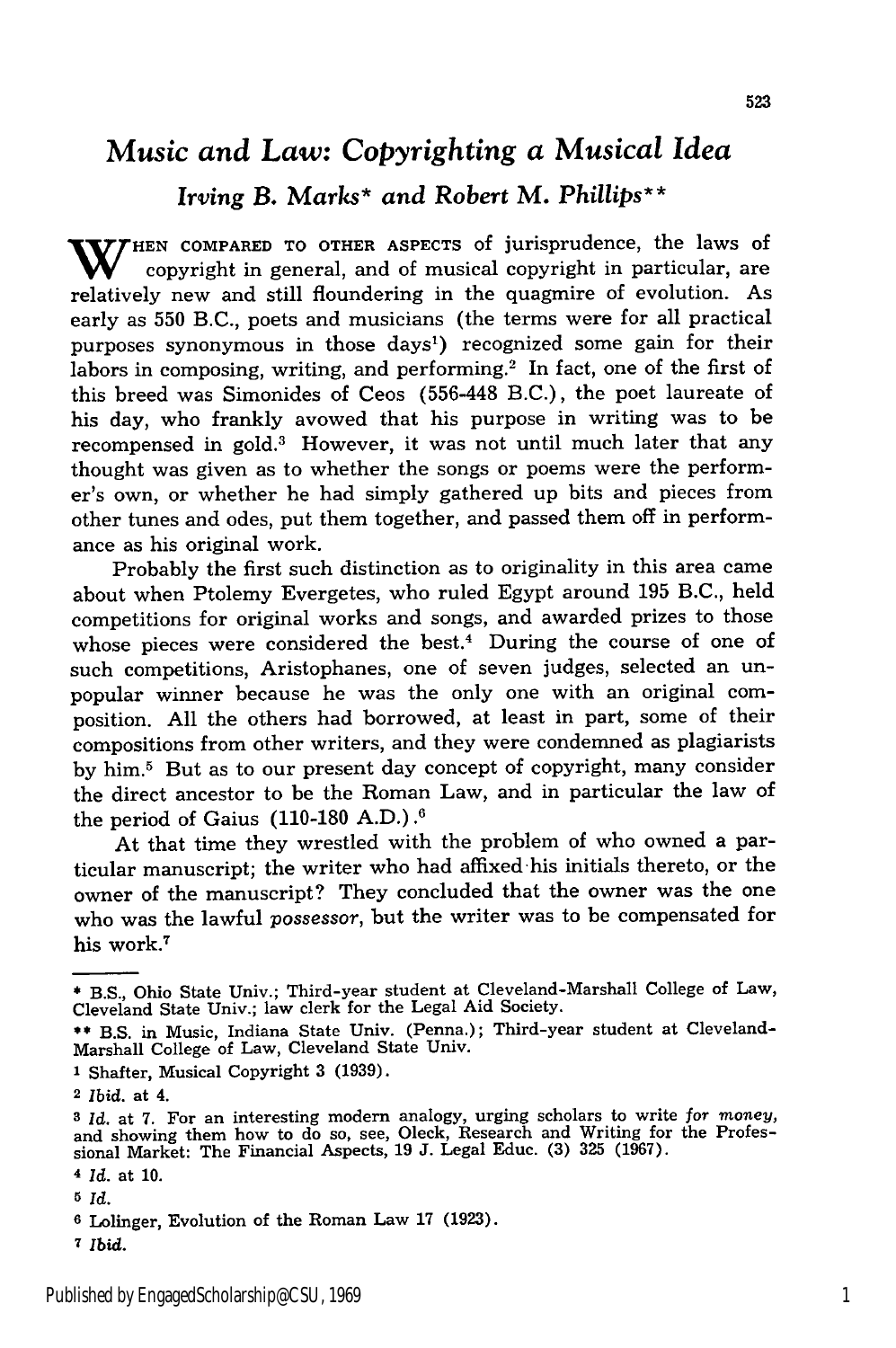From this point, the evolutionary process of copyright moved sporadically through the years until the advent of the Gutenberg printing press in 1440.8 This invention, of course, revolutionized the recording of all writings, and **by** 1491, the Republic of Venice had issued the first copyright protection ever granted **by** law.9 It is interesting to note, however, that this protection was extended to the *printers* and not to the *authors.10* The temptation to comment bitterly about the continuing tendencies to protect the businessman rather than the artist must be repressed.

The normal processes then carried the copyright law through Europe, England, and finally America.<sup>11</sup> However, it was not until the Copyright Act of **1831** that music was mentioned as a subject for copy-2 right.1

**Why** was there this initial gap in distinguishing poems, plays, and art work as subjects of copyright, and musical compositions as not? The answer is simple. To be properly capable of legislating policies in order to govern, and for tribunals to adjudicate musical controversies, those persons doing the enacting and adjudicating must be well grounded in the rudiments of music.

Music always has been a **highly** technical profession, and as such, has been relegated to a back seat when it confronted the legislatures and jurists who had little or no formal background in the subject. This is not to advocate formal training in order to make an individual able to enjoy a Beethoven Sonata, or a waltz **by** Strauss. However, this *is* to advocate that some formalized schooling is required in order to determine when, in an infringement suit, a defendant performer actually has developed a melody line through improvisation that in no way resembles plaintiff composer's melody line, but which in fact is based on plaintiff composer's own chordal structure. In other words, some understanding of chord inversions, use of chromatics, and of tonic, dominant and subdominant chords, resolutions, *et* al. is necessary.

Earlier, above, we mentioned a "gap" between the development of the copyright law dealing with music and the copyright law dealing with other subjects of copyright; *i.e.,* with books, graphic art, and plays. To date, the only means available to copyright a piece of music is by submitting a notated manuscript.<sup>13</sup> The court invariably hangs its hat on the words "visible notation." 14 This particular thinking is derived from

524

**<sup>8</sup>** *Supra* note **1,** at 16.

**<sup>9</sup>** *Ibid.*

**<sup>10</sup>** *Id.*

**<sup>11</sup>***Id.* at **26.**

<sup>12</sup> *Id.*

**<sup>13</sup>***Id.* at 84.

<sup>14</sup>**<sup>37</sup>**Code of Federal Regulations (Patents, Trademarks, and Copyrights) Sec. 202.8 (a) (1959).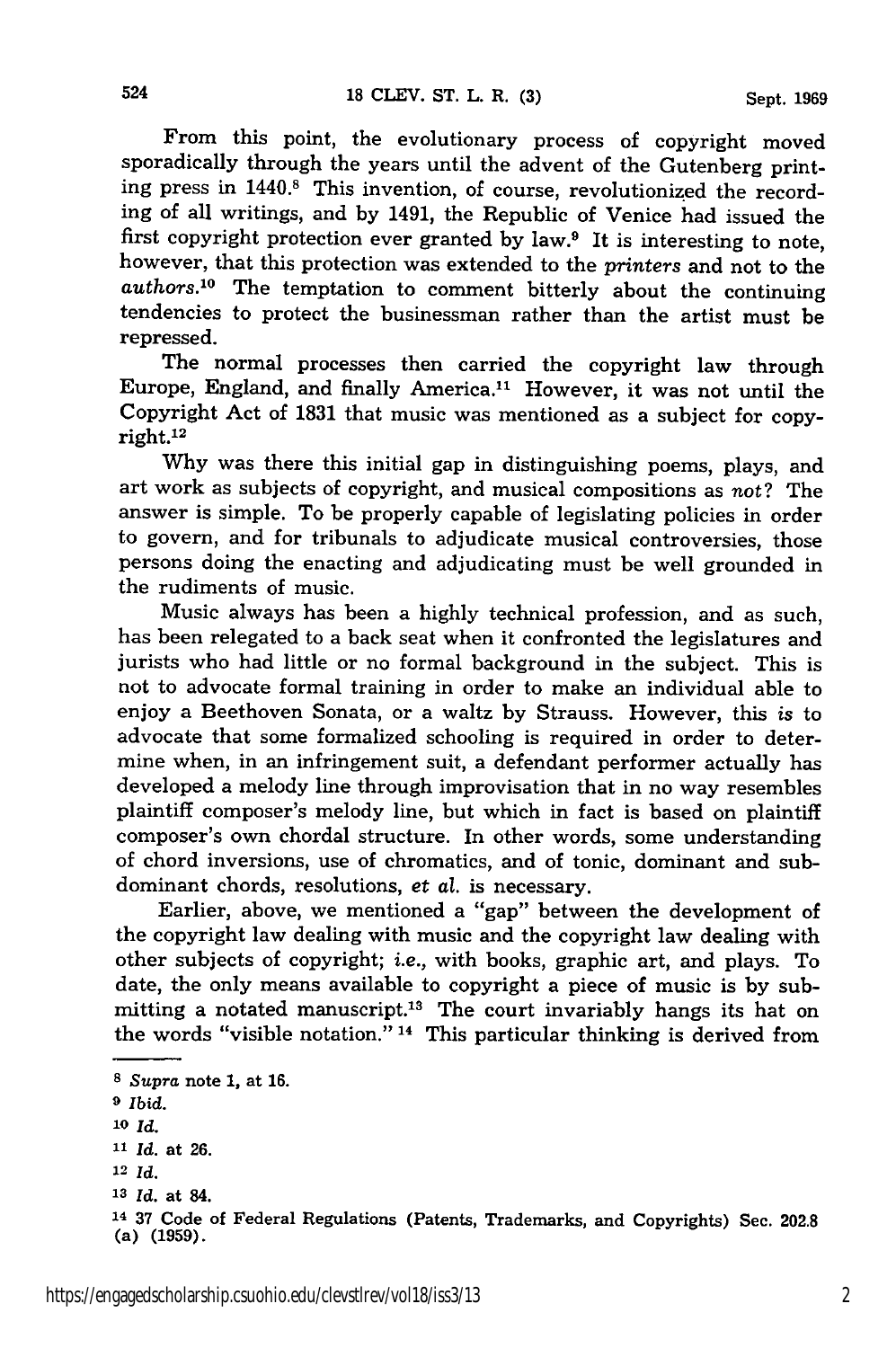the earlier strict interpretations of the Federal Constitution, which required that, in order to protect the rights of authors, their works must be in "writing." **15** However, does not the mechanical recording of an expressed musical idea possess all of the fundamental requisites of Copyright?

There is no question that a musical idea *per se* is not copyrightable. <sup>16</sup> This is so because the rights which arise upon the formation of an idea cannot, in fact, be protected until they take some tangible, physical form.17 Therefore, a need exists for the musical idea to be expressed before it becomes the tangible which can be protected under the copyright law.<sup>18</sup> The heretofore accepted means of such expression has been written form;<sup>19</sup> but again the strict construction of the Constitution is emphasized. Therefore, why not a dual construction approach?

No doubt the framers of Act I had in mind the permanence attached to a written manuscript, as well as the ease of filing. But with today's modern innovations in the field of electronics, just as much permanence and ease of filing are capable with a mechanical recording as has been true of *writings* in the past.

Such a recording now could take several forms. One of the most accessible types is the magnetic tape recordings. Such a tape could have the magnetized particles that hold the sound permanently frozen in place by electronics, in order to insure the necessary longevity of the recording. A second form, and perhaps a more practical approach, would be to use either musically coded spools (similar to the metal rolls used on certain types of player pianos) or records imprinted on nondestructible discs.<sup>20</sup>

A further impetus for instituting the use of mechanical recordings would be its help in judging the primary criteria of whether or not an alleged author is the creator of a certain musical composition, and that those criteria show originality.<sup>21</sup> These factors can be found in any one of three major elements which go together to comprise a musical composition: rhythm, harmony, and melody.<sup>22</sup> Would not, the recording in a blatant infringement of another's musical work, provide almost *prima facie* evidence of the alleged infringement?

Probably one of the most critical needs in the area of musical copyright, to date, is a Music-Legal Board of Experts. Such a Board would

**<sup>15</sup> U.S.** Const., art. **I,** sec. **8.**

**<sup>16</sup>***Supra* note 1, at 84.

**<sup>17</sup>***Ibid.* at 92.

**<sup>18</sup>***Id.* at 34.

**<sup>19</sup>**White-Smith Publishing Co. v. Apollo Co., 209 U.S. 17 (1907).

**<sup>20</sup>***Supra* note 1, at 36.

<sup>21</sup> Northern Music Corp. v. King Record Dist. Co., 105 F. Supp. 393 (S.D. N.Y., 1952).

**<sup>22</sup>***Ibid.*